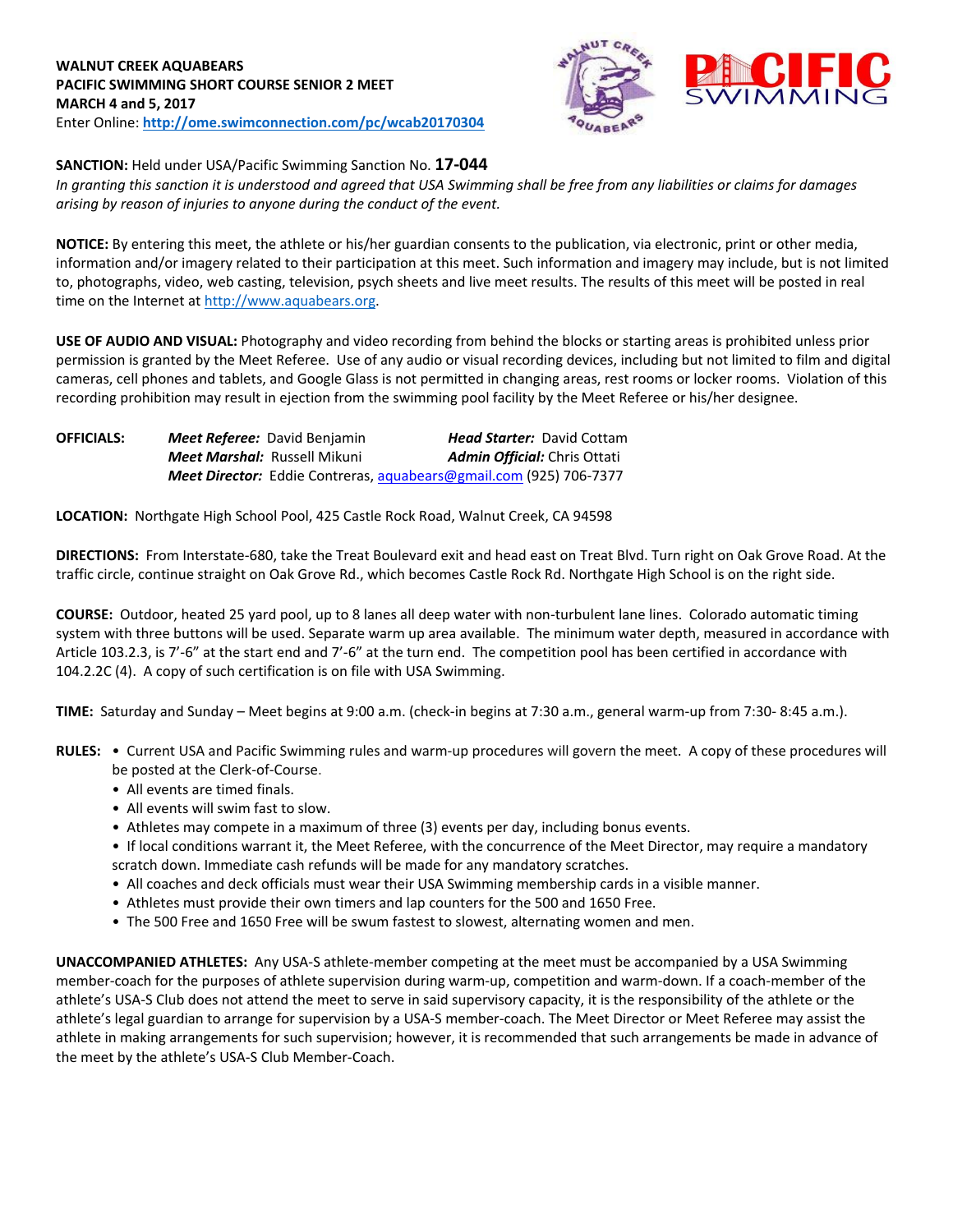**RACING STARTS:** Athletes must be certified by a USA-S member-coach as being proficient in performing a racing start, or must start the race in the water. It is the responsibility of the athlete or the athlete's legal guardian to ensure compliance with this requirement.

**RESTRICTIONS:** • Smoking and the use of other tobacco products is prohibited at Northgate High School.

- Sale and use of alcoholic beverages is prohibited at Northgate High School.
- No glass containers are allowed in the meet venue.
- Only athletes, coaches, officials, and volunteers will be allowed on the pool deck.
- Changing into or out of swimsuits other than in locker rooms or other designated areas is prohibited.

• Destructive devices, to include but not limited to, explosive devices and equipment, firearms (open or concealed), blades, knives, mace, stun guns and blunt objects are strictly prohibited in the swimming facility and its surrounding areas. If observed, the Meet Referee or his/her designee may ask that these devices be stored safely away from the public or removed from the facility. Noncompliance may result in the reporting to law enforcement authorities and ejection from the facility. Law enforcement officers (LEO) are exempt per applicable laws.

 Operation of a drone, or any other flying apparatus, is prohibited over the venue (pools, athlete/coach areas, spectator areas and open ceiling locker rooms) any time athletes, coaches, officials and/or spectators are present.

• Coaches Pop-ups will be allowed on the pool deck. All other team areas must be in areas not on the pool deck.

**ELIGIBILITY:** • Athletes must be current members of USA-S and enter their name and registration number on the meet entry card as they are shown on their Registration Card. If this is not done, it may be difficult to match the athlete with the registration and times database. The meet host will check all athlete registrations against the SWIMS database and if not found to be registered, the Meet Director shall accept the registration at the meet (a \$10 surcharge will be added to the regular registration fee). Duplicate registrations will be refunded by mail.

• Athletes under the age of 12 years are not eligible to compete.

• Athletes must meet the Senior 2 time standards as outlined by Pacific Swimming time verification procedures. No refunds will be given if a time cannot be proven.

• Athletes may enter up to two (2) bonus events. Athletes must meet the minimum Senior Open time standard for bonus events.

- 12 year old athletes may not enter bonus events.
- Disabled athletse are welcome to attend this meet and should contact the Meet Director or Meet Referee regarding special accommodations.
- No time conversions will be accepted.
- Entries with "NO TIME" will be rejected.
- Entry times submitted for this meet will be checked against the SWIMS database and may be changed in accordance with Pacific Swimming Entry Time Verification Procedures.

**PROOF OF TIME:** Entry times must have been achieved after September 1, 2015 and prior to the closing date of entries for the meet, February 22, 2017. If the time cannot be proven prior to the meet, the athlete will be not be allowed to check-in for the event until the entry time has been proven. When possible, the coaches will be notified of the athletes who have not proven their entry time. No refunds will be given if a time cannot be proven.

**SEEDING:** Event seeding will be in the following order: conforming short course yards (SCY), non-conforming long course meters, and non-conforming short course meters (LCM), Bonus (SCY), Bonus (LCM), as per USA Swimming rules 207.12.7B. See Rules for distance events seeding.

**CHECK-IN:** The meet will be deck seeded. No event shall be closed more than 30 minutes before the scheduled start of the meet. Athletes must check-in at the Clerk-of-Course. Close of check-in for all events shall be no more than 60 minutes before time of the start of the first heat of the event. Athletes who do not check-in will not be allowed to compete in the event.

**SCRATCH RULE:** Athletes entered in a timed final individual event that is seeded on the deck that have checked in for that event, shall swim in the event unless they notify the clerk of the course before seeding for that event has begun that they wish to scratch. Failure to swim an event will result in being barred from their next individual event in which the athlete is entered on that day or the next meet day, whichever is first.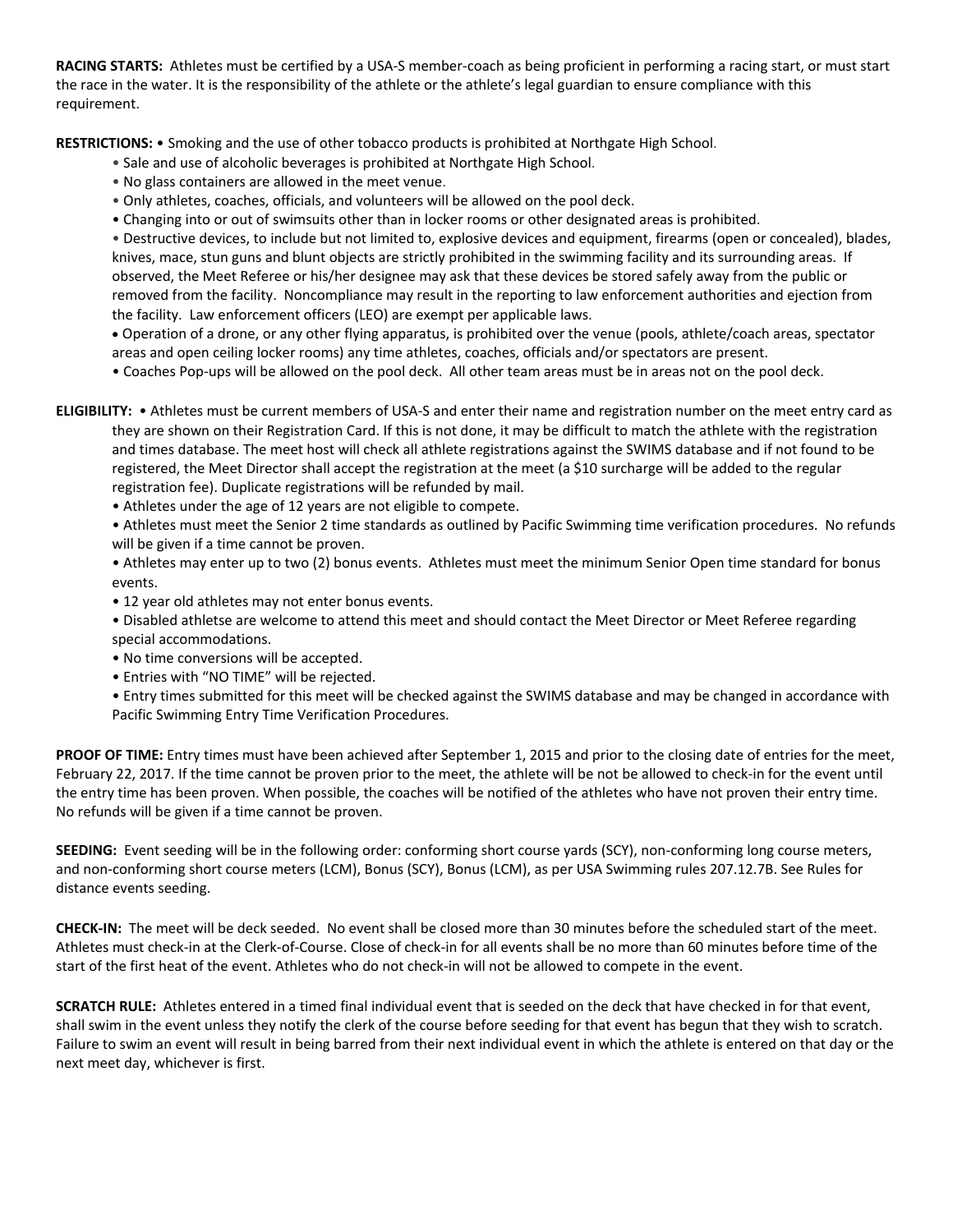**ENTRY FEES:** \$6.50 per individual event plus an \$8.00 per athlete participation fee. Entries will be rejected if payment is not sent at time of request.

**ONLINE ENTRIES:** To enter online go to **<http://ome.swimconnection.com/pc/wcab20170304>** to receive an immediate entry confirmation this method requires payment by credit card. Swim Connection LLC charges a processing fee for this service, equal to \$1 per athlete plus 5% of the total Entry Fees. Please note that the processing fee is a separate fee from the Entry Fees. If you do not wish to pay the processing fee, enter the meet using a mail entry. **Entering online is a convenience, is completely voluntary, and is in no way required or expected of an athlete by Pacific Swimming.** Online entries will be accepted through Wednesday, **February 22, 2017**.

**MAILED OR HAND DELIVERED ENTRIES:** Entries must be on the attached consolidated entry form. Forms must be filled out completely and printed clearly with swimmers best time. Entries must be entered using the current Pacific Swimming procedure and be postmarked by midnight, Monday, **February 20, 2017,** or hand delivered by 6:30 p.m. Wednesday, **February 22, 2017.** No late entries will be accepted. No refunds will be made, except mandatory scratch downs. Requests for confirmation of receipt of entries should include a self-addressed envelope.

### **Make check payable to: Walnut Creek Aquabears**

| Mail entries to: WCAB Senior II Meet | Hand delivers entries to: WCAB Senior II Meet |                   |
|--------------------------------------|-----------------------------------------------|-------------------|
| 1374 Lupine Court                    |                                               | 1374 Lupine Court |
| Concord, CA 94521                    |                                               | Concord, CA 94521 |

**AWARDS:** None.

**ADMISSION:** Free. A 2-day program will be available for reasonable price.

**HOSPITALITY:** Hospitality available for coaches, officials, timers, and volunteers. Lunches will be provided for coaches and working deck officials. There will be a snack bar.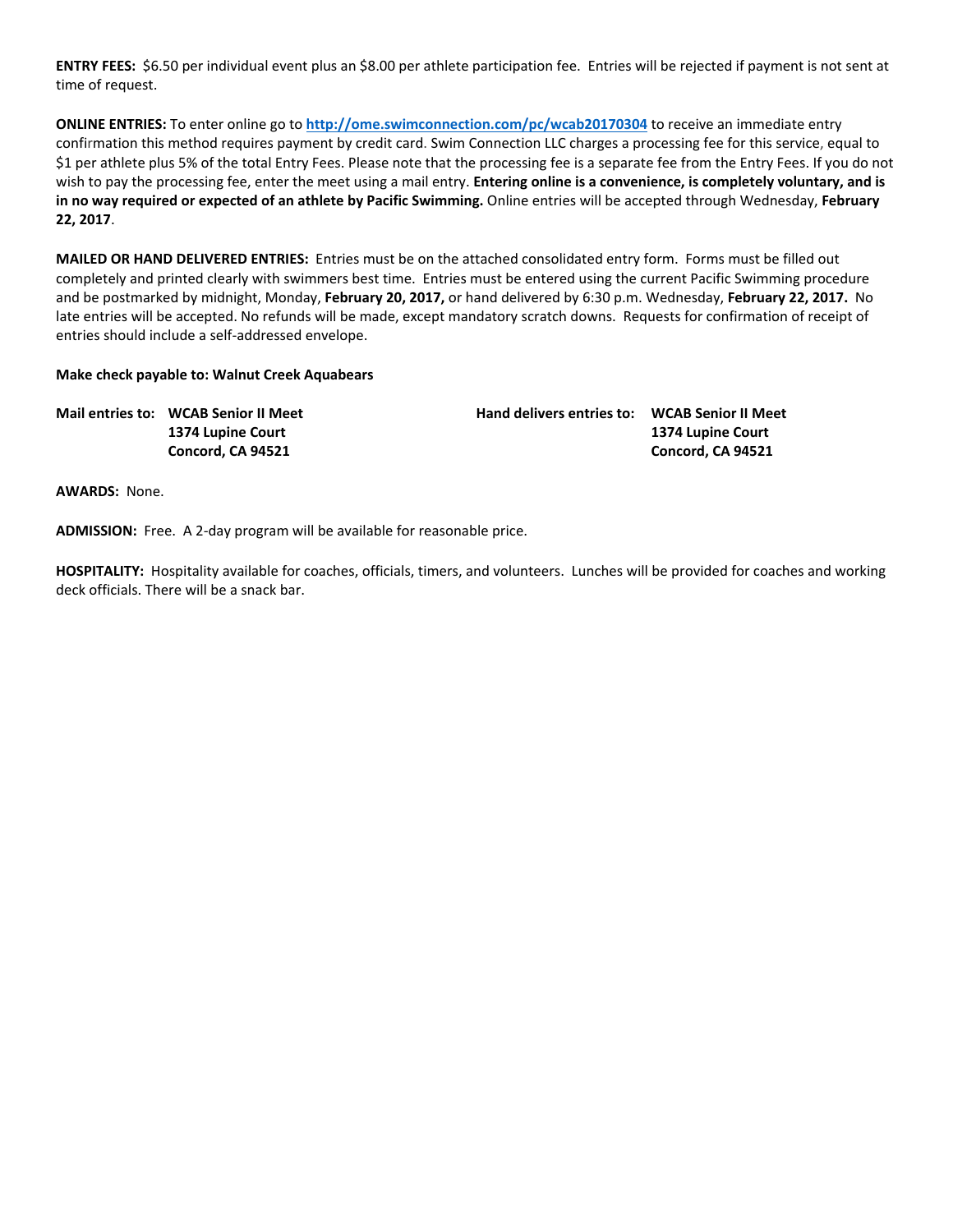#### **ORDER OF EVENTS**

| <b>Girls Event #</b> | <b>Bonus Time</b><br><b>Standard</b><br>(Senior Open) | <b>Time Standard</b><br>(Senior 2) | Event<br><b>Description</b> | <b>Time Standard</b><br>(Senior 2) | <b>Bonus Time</b><br><b>Standard</b><br>(Senior Open) | <b>Boys Event #</b> |  |
|----------------------|-------------------------------------------------------|------------------------------------|-----------------------------|------------------------------------|-------------------------------------------------------|---------------------|--|
|                      | 2:19.99                                               | 2:09.29                            | 200 Free                    | 1:58.59                            | 2:08.39                                               | 2                   |  |
| 3                    | 1:10.79                                               | 1:05.39                            | 100 Back                    | 59.79                              | 1:04.69                                               | 4                   |  |
| 5                    | 2:34.89                                               | 2:22.99                            | 200 Fly                     | 2:11.39                            | 2:22.29                                               | 6                   |  |
| 7                    | 29.99                                                 | 27.69                              | 50 Free                     | 24.79                              | 26.89                                                 | 8                   |  |
| 9                    | 2:56.39                                               | 2:42.79                            | 200 Breast                  | 2:28.09                            | 2:40.49                                               | 10                  |  |
| 11                   | 5:32.89                                               | 5:07.29                            | 400 I.M.                    | 4:43.99                            | 5:07.69                                               | 12                  |  |
| 13                   | 21:27.19                                              | 19:48.19                           | 1650 Free                   | 18:39.99                           | 20:13.29                                              | 14                  |  |

## **Saturday, March 4**

The 1650 Free will be swum fastest to slowest, alternating women and men. Athletes must provide timers and lap counters for the 1650 Free.

| <b>Girls Event #</b> | <b>Bonus Time</b><br><b>Standard</b><br>(Senior Open) | <b>Time Standard</b><br>(Senior 2) | Event<br><b>Description</b> | <b>Time Standard</b><br>(Senior 2) | <b>Bonus Time</b><br><b>Standard</b><br>(Senior Open) | <b>Boys Event #</b> |  |
|----------------------|-------------------------------------------------------|------------------------------------|-----------------------------|------------------------------------|-------------------------------------------------------|---------------------|--|
| 15                   | 1:21.99                                               | 1:15.69                            | 100 Breast                  | 1:07.89                            | 1:13.59                                               | 16                  |  |
| 17                   | 2:32.99                                               | 2:21.19                            | 200 Back                    | 2:09.89                            | 2:20.69                                               | 18                  |  |
| 19                   | 1:04.99                                               | 59.99                              | 100 Free                    | 54.19                              | 58.69                                                 | 20                  |  |
| 21                   | 2:36.79                                               | 2:24.79                            | 200 I.M.                    | 2:12.29                            | 2:23.29                                               | 22                  |  |
| 23                   | 1:12.39                                               | 1:05.29                            | <b>100 Fly</b>              | 58.99                              | 1:03.89                                               | 24                  |  |
| 25                   | 6:12.69                                               | 5:43.99                            | 500 Free                    | 5:21.19                            | 5:47.89                                               | 26                  |  |

# **Sunday, March 5**

The 500 Free will be swum fastest to slowest, alternating women and men. Athletes must provide timers and lap counters for the 500 Free.